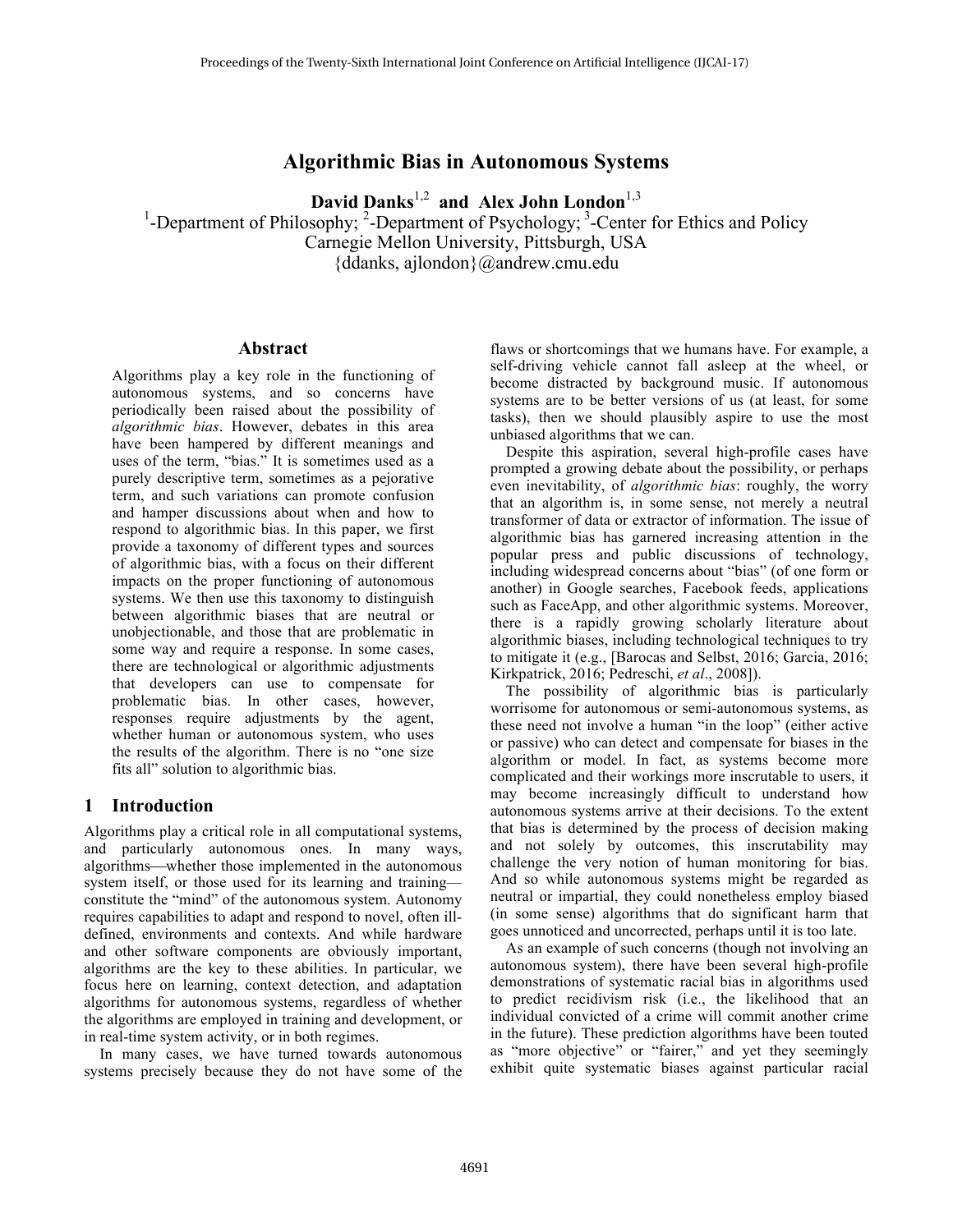groups, perhaps because they encode broader systematic issues [ProPublica, 2016].

While we agree that there are very real worries here, we also contend that many distinct issues have been unhelpfully lumped together under the title of "algorithmic bias." Public discussions of algorithmic bias currently conflate many different types, sources, and impacts of biases, with the net result that the term has little coherent content. For example, algorithmic bias in the recidivism prediction case involves different possible statistical, ethical, and legal biases, all entering in different places and in different ways. There is no coherent notion of "algorithmic bias" in this case, or in most others. And correspondingly, there is little reason to think that there is one consistent or reliable response to these myriad possible biases. Proper mitigation measures, and whether we should respond at all, depend deeply on the nature and source of the bias, as well as the norms and values to which the performance of the system in question must be accountable.

This paper is an effort to provide some structure and clarity about concepts of, concerns about, and responses to algorithmic bias. Section 2 provides a taxonomy of different notions that one might have in mind with the term 'algorithmic bias'. We then turn in Section 3 to consider the issue of appropriate responses to algorithmic bias: when is a response warranted, and what form(s) should it take? And throughout, we focus on algorithmic bias in autonomous systems; this is obviously not the only context in which we can face significant or harmful algorithmic bias, but it is a particularly important one, given the decision-making power accorded to an autonomous system.

# **2 A Taxonomy of Algorithmic Bias**

The word 'bias' often has a negative connotation in the English language; bias is something to be avoided, or that is necessarily problematic. In contrast, we understand the term in an older, more neutral way: 'bias' simply refers to deviation from a standard. Thus, we can have statistical bias in which an estimate deviates from a statistical standard (e.g., the true population value); moral bias in which a judgment deviates from a moral norm; and similarly for regulatory or legal bias, social bias, psychological bias, and others. More generally, there are many types of bias depending on the type of standard being used.

Crucially, the very same thing can be biased according to one standard, but not according to another. For example, many professions exhibit gender disparities, as in aerospace engineering (7.8% women) or speech & language pathology (97% women) [https://www.bls.gov/cps/cpsaat11.htm]. These professions clearly exhibit statistical biases relative to the overall population, as there are deviations from the population-level statistics. Such statistical biases are often used as proxies to identify moral biases; in this case, the underrepresentation of women in aerospace engineering may raise questions about unobserved, morally problematic structures working to the disadvantage of women in this area. Similarly, the over-representation of women in speech and language pathology may represent a moral bias,

depending on additional information about the proper moral baseline or standard for making such moral assessments.<sup>1</sup>

 These observations are relatively uncontroversial on their own, but they already present a problem for the notion of "algorithmic bias": there are multiple, different categories of bias—each of which could be further subdivided—that are often treated as equally problematic or significant, even though not all forms of bias are on a par. Some may be deeply problematic deviations from a standard, while others may be valuable components of a reliable and ethically desirable system. Moreover, these issues often cannot be resolved in a purely technological manner, as they involve value-laden questions such as what the distribution of employment opportunities *ought* to be (independently of what it actually empirically is), and what factors ought and ought not to influence a person's employment prospects.

Equally importantly, these different biases for algorithms can arise from many different sources. We thus turn to the task of disentangling different ways in which an algorithm can come to be biased. Although these different sources sometimes blur together, the taxonomy we provide creates a richer space within which to assess whether a particular bias merits a response, and, if so, what sort of corrective or mitigation measures might be implemented.

### **2.1 Training Data Bias**

One route to algorithmic bias is through deviations in the training or input data provided to the algorithm. Algorithms are trained or learn for particular uses or tasks (e.g., for the population from which samples are drawn). The input data that are used, however, can be biased in one or another way, and thereby lead to biased responses for those tasks. In particular, a "neutral" learning algorithm (in whatever sense of that term one wants) can yield a model that strongly deviates from the actual population statistics, or from a morally justifiable type of model, simply because the input or training data is biased in some way. Moreover, this type of algorithmic bias (again, whether statistical, moral, legal, or other) can be quite subtle or hidden, as developers often do not publicly disclose the precise data used for training the autonomous system. If we only see the final learned model or its behavior, then we might not even be aware, while using the algorithm for its intended purpose, that biased data were used.

As an uncontroversial example, consider the development of an autonomous vehicle, such as a self-driving car, and suppose that the vehicle is intended for use throughout the United States. If the vehicle's training data and information

<sup>&</sup>lt;sup>1</sup> Statistical information may be asymetrically informative in these professions as there is a history of gender-based workplace discrimination against women, but not men. We might reasonably think that deviations from population statistics are more likely to reflect gender-based discrimination when they disadvantage women. At the same time, it is certainly possible that there are morally problematic factors that disadvantage men in the field of speech & language pathology. One needs a well-defined moral standard to make such assessments, as well as particular empirical facts that likely go beyond just unequal gender representation.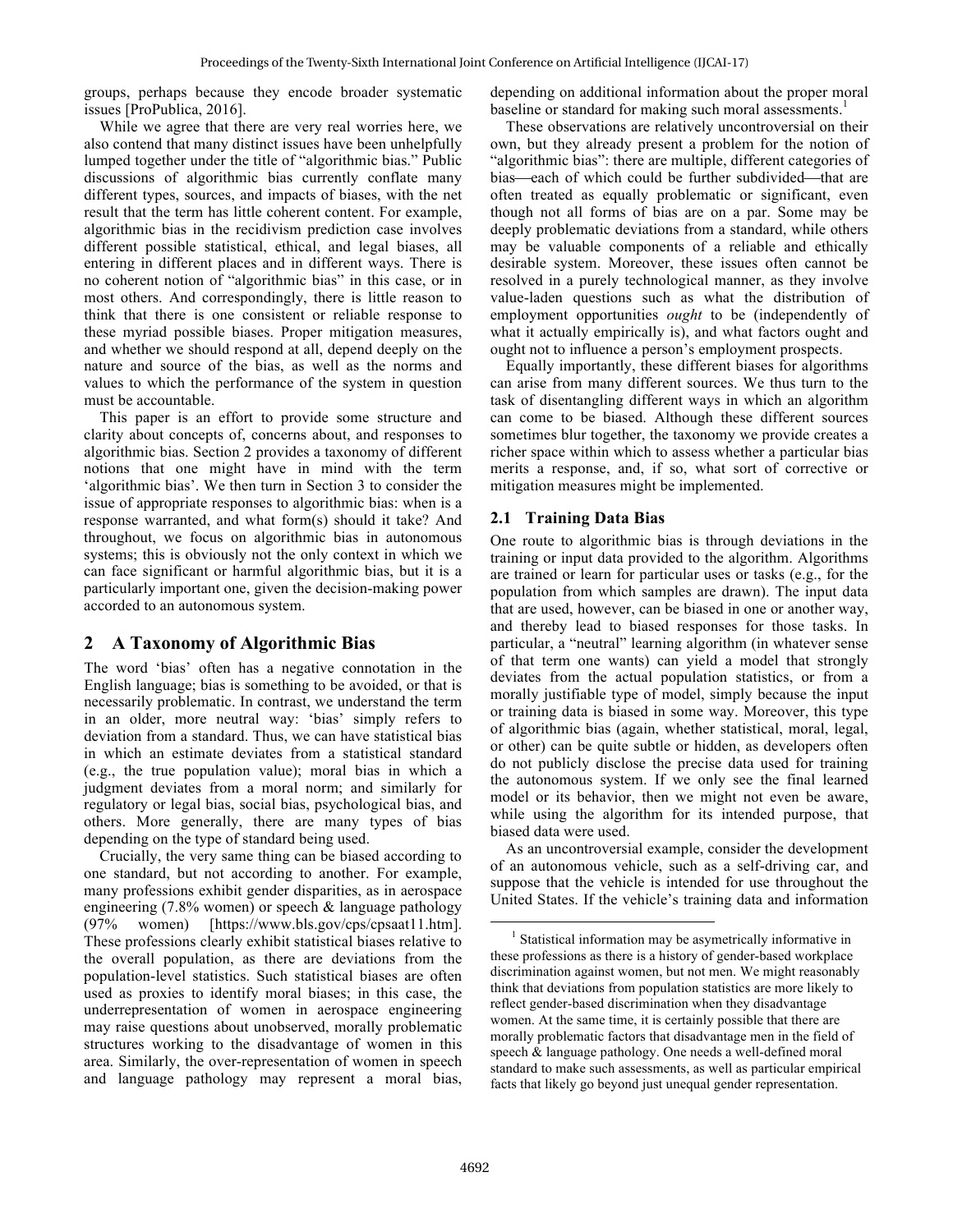come entirely or mostly from one location or city (e.g., the Google cars in Mountain View, or the Uber cars in Pittsburgh) and we use a relatively "neutral" learning algorithm, then the resulting models will undoubtedly be biased relative to the intended purpose and scope. For example, the use of training data from only Pittsburgh could lead the self-driving vehicle to learn regional norms or customs, rather than patterns that apply across the intended context of driving throughout the U.S. More generally, we would have significant training data bias, since our data come only from a small part of the world. As a result, significant problems could result if this autonomous vehicle were placed (without supervision) in the broader, intended contexts of use.

This case makes vivid the importance of being clear about the relevant standard against which we judge an algorithm (or algorithm output) to be biased, particularly when that standard is determined by the intended uses of the algorithms or resulting models. Relative to the standard of statistical distribution for Pittsburgh, for example, the selfdriving vehicle might well exhibit *no* algorithmic bias (or at least, no statistical bias due to training data). In this case, the algorithmic bias due to training data obtains only relative to a different standard—namely, the statistical distribution over a much larger geographic area.

This example centers on bias relative to a statistical standard, but training data bias can also lead to algorithmic bias relative to a moral or normative standard. For example, suppose that we are training a prediction algorithm that will subsequently be used to make healthcare allocation decisions in a population. This algorithm will causally influence the future population, and so we might think it important to ensure that it does not maintain a morally problematic status quo. Because the relevant moral standard (about the population) is different from the current empirical facts, we might actually choose to train the algorithm using data that reflects the *desired* statistical distribution. That is, there might be cases in which we deliberately use biased training data, thereby yielding algorithmic bias relative to a statistical standard, precisely so the system will be algorithmically *unbiased* relative to a moral standard.

### **2.2 Algorithmic Focus Bias**

A second, related route to algorithmic bias is through differential usage of information in the input or training data. We often believe that an algorithm ought not use certain types of information, whether for statistical, moral, legal, or other reasons, even if those variables are available. The obvious case is the use of morally irrelevant categories to make morally relevant judgments, though things can get quite complicated when the morally irrelevant category is statistically informative about, but not constitutive of, some other, morally relevant category (see Section 3 below). In these cases, a source of algorithmic bias relative to a statistical standard can be the deliberate non-use of certain information, as that can lead to an unbiased algorithm relative to a moral standard.

A more neutral instance in which algorithmic focus can lead to bias arises in the use of legally protected information in certain types of decision-making. An otherwise "neutral" learning algorithm might nonetheless exhibit algorithmic bias (relative to a legal standard) due to a biased focus if it is provided input variables that are not legally permitted to be used for certain types of predictions or judgments. The algorithm will deviate from the legal standard, even if it is plausibly statistically unbiased (assuming unbiased training data). That is, we can have a case with a "forced choice" between two types of algorithmic bias: one relative to a legal standard through the use of information that violates a legal standard, versus one relative to a statistical standard by ignoring statistically relevant information in the input data.

### **2.3 Algorithmic Processing Bias**

A third source of algorithmic bias arises when the algorithm itself is biased in various ways. The most obvious instance of algorithmic processing bias is the use of a statistically biased estimator in the algorithm. Of course, there might be good reasons to use a statistically biased estimator; most notably, it might exhibit significant reduced variance on small sample sizes (i.e., the bias-variance tradeoff [Geman] *et al*., 1992]), and thereby greatly increase reliability and robustness in future uses. That is, we might embrace algorithmic processing as a bias source in order to mitigate training data as a source of bias (Section 2.1).

In fact, many, perhaps even most, cases of bias due to algorithmic processing arise through deliberate choice: we consciously choose to use a "biased" (in some sense) algorithm in order to mitigate or compensate for other types of biases. For example, if one is concerned about the biasing impacts of training data, then many algorithms provide smoothing or regularization parameters that help to reduce the possibility of overfitting noisy or anomalous input data. While this choice might be absolutely correct in terms of future performance, it is nonetheless a source of algorithmic bias, as our learning algorithm is not neutral (in a statistical sense). As we noted earlier, not all biases—algorithmic or otherwise—are bad.

In the context of autonomous systems, algorithmic processing is arguably a widespread source of bias, precisely because of the importance of ensuring robustness in our algorithms. It also arises in cases such as "ethical governors" that alter the output of the learning algorithm so that the autonomous system is more likely to make ethical choices (in some sense), even at the cost of reducing the likelihood of success on non-moral mission-oriented criteria. For example, an autonomous weapons system might be provided with an ethical regulator that will not allow it to fire at perceived enemy combatants if they are near a UNESCO protected historical site. The processing of the algorithm is statistically biased in the sense that its judgments or decisions deviate from what a "neutral" algorithm might have done, but it helps ensure the system conforms to important moral norms [Arkin *et al*., 2012]. These ethical modules bias the algorithms in important ways, though not negatively.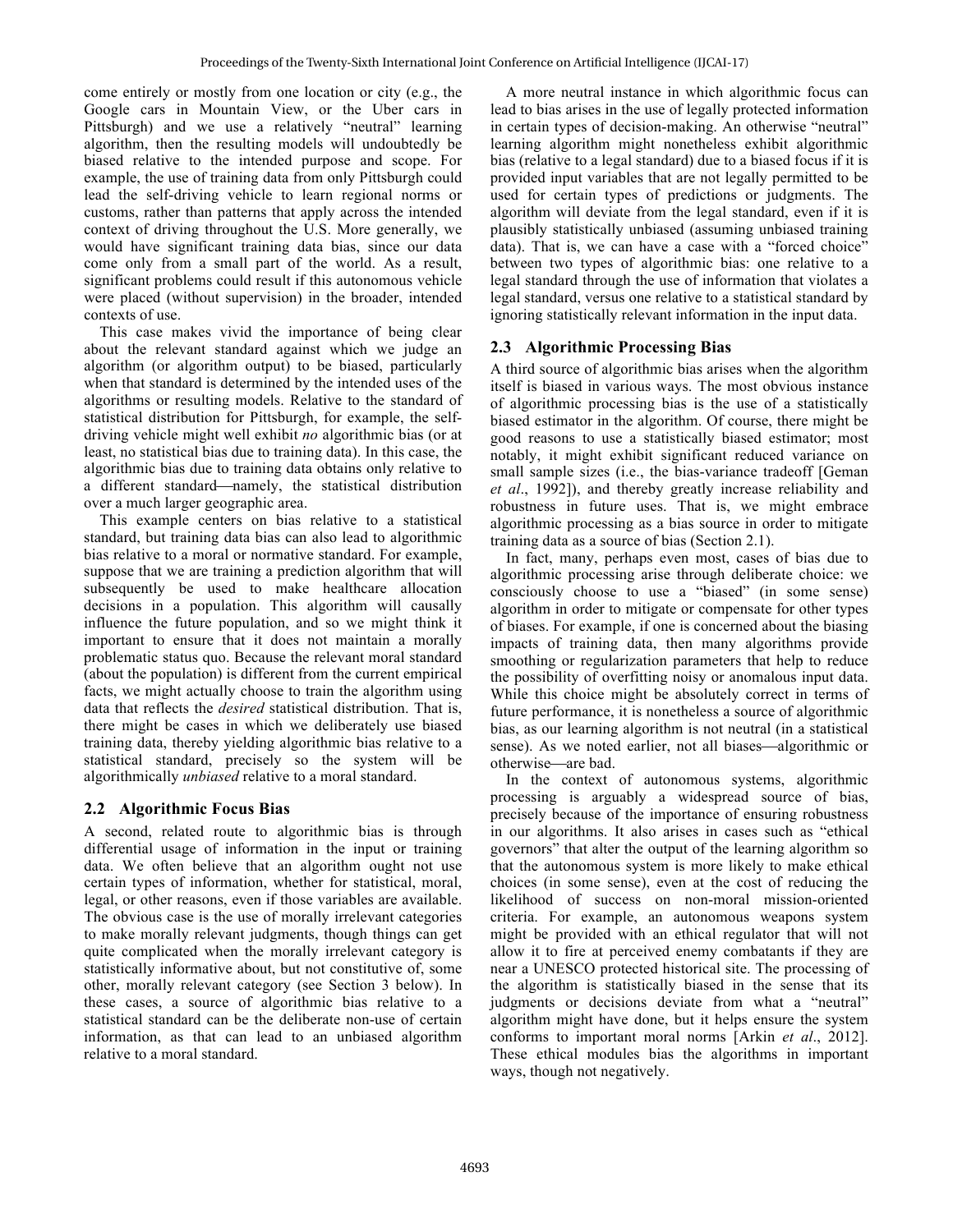#### **2.4 Transfer Context Bias**

The previous three routes to algorithmic bias centered on technical or computational matters. In contrast, the last two arise from inappropriate uses or deployment of the algorithms and autonomous systems. As noted earlier, we deploy algorithms for particular uses or purposes, and in particular contexts of operation, even if those are often not explicitly stated. However, when the algorithm or resulting model is employed outside of those contexts, then it will not necessarily perform according to appropriate standards, whether statistical, moral, or legal. Of course, there is a sense in which this is arguably *user* bias, not algorithmic bias. Nonetheless, we contend that many cases that get labeled as "algorithmic bias" are actually due to unwarranted application or extension of an algorithm outside of its intended contexts.

For example, consider the earlier discussion of selfdriving vehicles intended for use throughout the U.S. These autonomous systems would clearly perform in a biased (in the negative sense) manner if they were deployed in, say, the United Kingdom, since people drive on the left-hand side of the road there. Moreover, this biased performance arises from inappropriate use outside of intended contexts. A more subtle example of transfer context bias could arise in translating a healthcare algorithm or autonomous system from a research hospital to a rural clinic. Almost certainly, the system would have significant algorithmic bias relative to a statistical standard, as the transfer context likely has quite different characteristics. This statistical bias could also be a moral bias if, say, the autonomous system assumed that the same level of resources were available, and so made morally flawed healthcare resource allocation decisions.

There is a fine line between transfer context and training data sources of bias. For example, if the self-driving vehicle had been intended for worldwide driving, then we would arguably have a training data source of bias, not a transfer context bias. There is, however, an important general difference between (a) learning from biased data about the intended contexts of operation (training data source); and (b) inappropriately using an algorithm outside of its intended contexts of operation (transfer context source).

### **2.5 Interpretation Bias**

A final source of algorithmic bias is misinterpretation of the algorithm's outputs or functioning by the user, or by the broader autonomous system within which the algorithm functions. While this bias might be characterized simply as user error, the situation is often more complex than this. In particular, interpretation bias represents a mismatch, even within the intended context of operation, between (i) the information an algorithm produces; and (ii) the information requirements of the user or system that uses that output. Moreover, there is widespread potential for this kind of informational mismatch, since developers are rarely able to fully specify the exact semantic content (in all contexts) of their algorithms or models. Systems that take this output as input can thus easily be misdirected by spurious or unreliable features of that information.

As a simple example, consider the use of regression analyses to generate causal or policy predictions for subsequent decision-making. Standard regression methods yield non-zero coefficients for any input variable that is statistically associated with the target, conditional on the other input variables. Thus, effects will typically have nonzero regression coefficients with respect to their causes, even though the causal flow goes in the opposite direction. As a result, non-zero regression coefficients should not be interpreted as indicating degree of causal strength, even though this practice is quite common in certain scientific domains. Similarly biased judgments about causal structure or strength (i.e., that deviate from the actual causal structure in the world) can easily be misused in biased ways by autonomous systems.

As a more practical example, consider an autonomous monitoring system that makes decisions about how to shift its surveillance resources to track the most relevant targets. Such a system presumably has one or more algorithms for inferring the "surveillance value" of different individuals. However, there are many different possible interpretations or semantic content for this "surveillance value," including: overall uncertainty about the individual's identity; probability that the individual is currently engaged in surveillance-worthy activities; similarity to a large historical database of nefarious actors; and so forth. The autonomous monitoring system may well need to be sensitive to these differences; it could exhibit significant biases—statistical, moral, and legal—if it incorrectly interprets the "surveillance value" module output.

### **3 Responses to Algorithmic Bias**

Algorithms in autonomous systems present many "surfaces" through which different types of bias may enter the system. Because algorithmic bias is not a single monolithic thing, we must be careful about making unqualified assertions of bias, or even more colloquial appeals to notions of neutrality and objectivity. Instead, claims of bias—particularly claims of negative or pernicious bias—require concrete specifications of the relevant standard(s) or norm(s), as well as consideration of the source(s) of bias. In addition, we must also consider the role of the algorithm in question, and its outputs, within the overall system. In particular, there are cases in which algorithmic bias on one dimension can contribute to appropriate performance on a more important dimension, or where the bias or deviation is important in enabling the overall system to achieve desired goals in ways that conform to relevant ethical and legal standards.

### **3.1 Identifying Problematic Bias**

The first step in potential mitigation efforts is to assess whether a given bias is even problematic when all things are considered. As we have previously seen, there are cases in which, say, a degree of statistical algorithmic bias might be necessary in order to reduce or eliminate moral algorithmic bias. And if this statistical bias is relatively innocuous or minor, then we might well judge that it poses no problem (for us, given our goals). That is, we might have statistical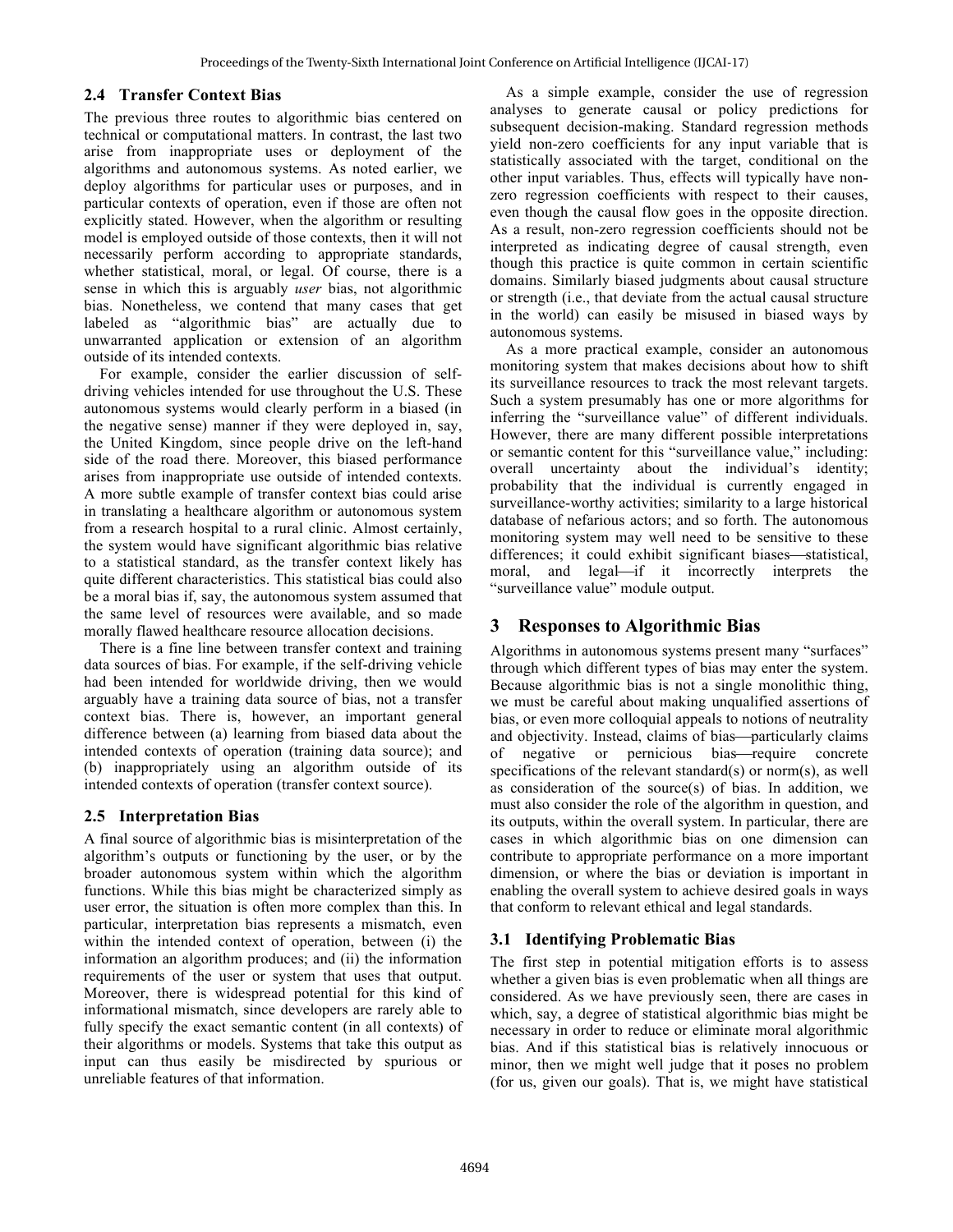algorithmic bias that is neutral in impact on our values, and that provides some other significant benefit. In fact, we might even actively work to create a statistical algorithmic bias, as noted earlier in the context of a decision system that influences the future population. In that case, the statistical algorithmic bias enables us to reduce a moral *societal* bias. These are concrete instances in which algorithmic bias may be socially or ethically desirable, and so the aspirational goal of algorithmic neutrality would actually be detrimental once all things are considered.

Even if all algorithmic biases somehow could be eliminated, we should not assume that doing so would be beneficial or desirable. The complexity of these cases argues for caution when considering whether and how to approach mitigation in particular cases. These considerations will typically be very challenging and complex, as they require us to consider the relative values that we assign to different aspects of a problem. They are also complicated by the fact that diverse societies exhibit significant variation in both immediate and higher-order relevant values.

As an example of this complexity, consider the seemingly straightforward question of what moral standard should be used when autonomous vehicles face life-and-death decisions about how to distribute risk over the vehicle's passengers and people outside of the car. There is clearly diversity and argument about the right answer to this question, as seen in the large literature on the so-called "Trolley Problem." Some argue that the best ethical standard would treat all lives equally, and thereby require the vehicle to attempt to minimize the number of casualties regardless of where they are located. Others argue that special weight can be given to the vehicle's passengers, and so the vehicle can choose actions that are most likely to minimize harm to them. Any design choice will thereby lead to a system that someone thinks is biased. For example, autonomous vehicles that prioritise passenger safety would exhibit a moral bias according to the standards of the former position, while proponents of the second view would regard this behavior as unbiased or appropriate.

Additional considerations may also be relevant to the "all things considered" determination of whether an ethical bias in favor of passengers should be eliminated or corrected. For example, suppose an ethical bias in favor of passengers turned out (after empirical investigation) to be the only way to secure trust in autonomous vehicles. Since this technology is reasonably expected to reduce the current high levels of traffic-related fatalities, then there may be an "all things considered" ethical obligation to act so as to increase the likelihood of their adoption, even if that means using a "local" ethical bias.

These questions are all fundamentally about our values, both individual and societal, and as such, cannot be entirely answered using technology. They are ethical questions in the sense that they concern our human values and goals, and the means that are permissible to use in pursuing them. Nonetheless, they are questions that cannot be avoided as we assess the performance of algorithms and the systems of which they are a part.

In light of this insight, the foundation of any process for assessing the potential for problematic bias must be a robust and comprehensive understanding of the role that an autonomous system is likely to play in the social contexts in which it is deployed, as well as the basic ethical and legal norms that are relevant to that context. Failure to appreciate the full range of relevant ethical and legal norms in force in a context increases the likelihood that autonomous systems will suffer from transfer context or interpretation bias.

### **3.2 Intervening on Problematic Bias**

Although some algorithmic biases are neutral or even desirable, many are problematic and should be mitigated. As noted above, a prerequisite for this mitigation is an understanding of the relationship between the autonomous system and the ethical and legal norms in force in the relevant contexts. If we have such understanding, then we could potentially mitigate simply by improving this relationship. For example, we might restrict the scope of operation for the system in question so that there is no longer a mismatch in system performance and task demands. Or we might attempt to redesign the system to ensure that it operates in better conformity with relevant norms and constraints.

At a more general level, if we determine that some form of bias requires mitigation or response then we have to be willing to consider responses of various kinds. In the bestcase scenario, we might develop a novel algorithm that does not exhibit the problematic bias. Or we might be able to use one type of algorithmic bias to compensate for some other ineliminable bias. For example, suppose our measurement or sampling processes in some domain produce an ineliminable training data bias. If we know the nature of this training data bias, then we can use a bias in the algorithmic processing to offset or correct for the data bias, thereby yielding an overall unbiased system. That is, we can try to develop a system that is overall statistically unbiased, even though different components each exhibit algorithmic bias.

In other cases, this kind of balancing or compensation will require adjustments in the system, whether human or machine, that uses or contains the algorithm. For example, consider a case in which algorithmic focus bias leads to a deviation from a moral standard. That is, the algorithm deviates from our ethical norms about what information should be used. Moreover, suppose that this algorithmic bias cannot be eliminated for some reason. In that case, though, an autonomous system or human using the algorithm output could deliberately employ a compensatory bias based in interpretation bias; for instance, the autonomous system might not take action solely on the basis of the algorithm output. More generally, there are multiple ways to combat algorithmic bias when we judge that a response is required. We are not limited only to technological responses.

Of course, we might be in a situation where there simply is no technological, psychological, or social way to fully correct for the problematic sources, features, and biases. Barocas and Selbst [2016] make this point quite vividly in the domain of employment discrimination. Instead, we must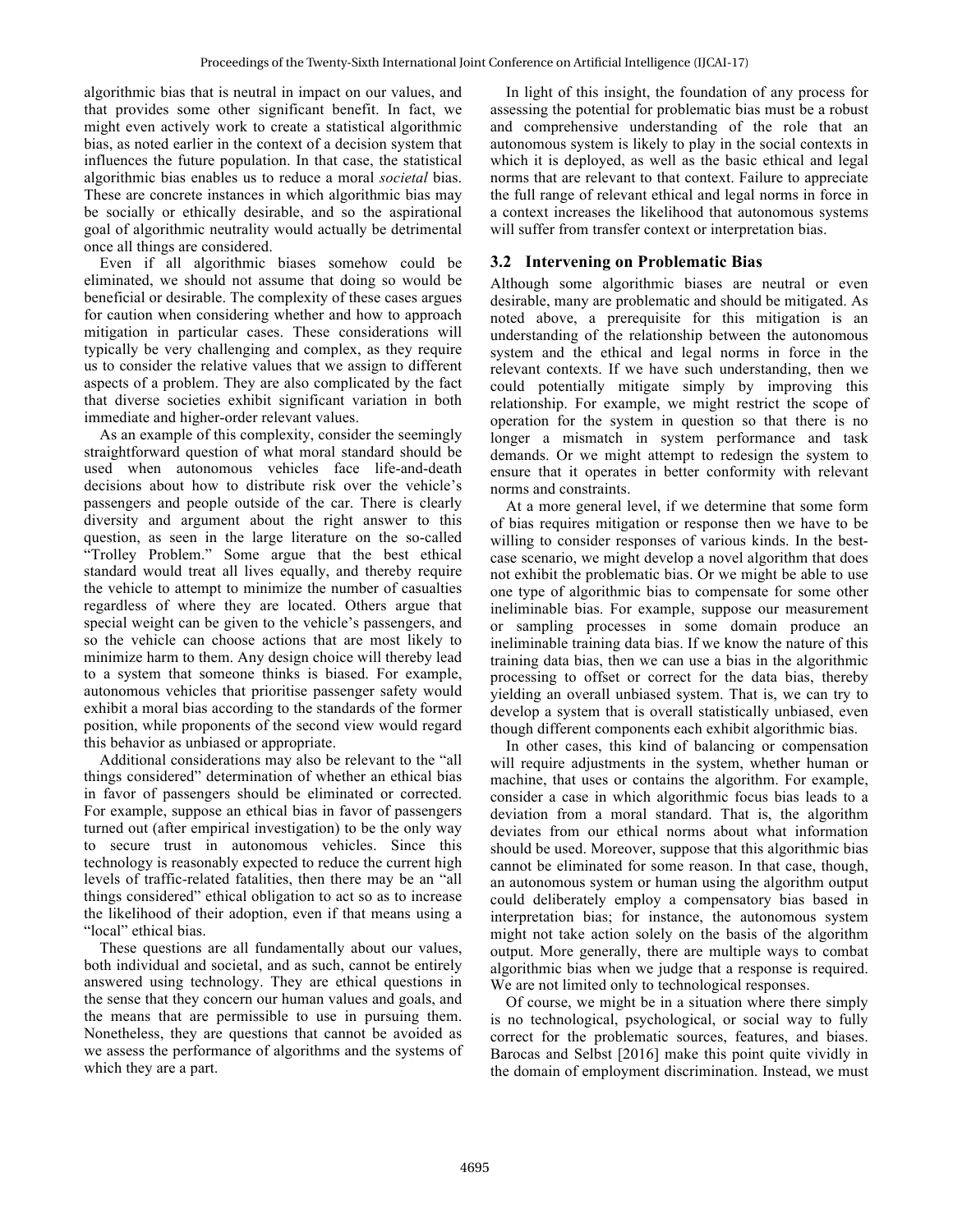decide between algorithms that exhibit different biases to determine which is the least bad. In many cases, this choice will be between algorithms that are unbiased relative to (a) statistical or performance standards; or (b) moral or legal norms. These choices require that we look outside of the local technology, or even the local users. These decisions require judgments about relative values, and which we think are more important in this context.

Particularly salient examples of this type of choice arise when we have "sensitive" variables (whether morally or legally) that carry statistical information relevant to solving the problem at hand. That is, some variables ought (in a moral or legal sense) not carry information, but they nonetheless do so statistically. In these cases, we must directly confront questions of value, as we cannot achieve an overall algorithm or system that is unbiased relative to every standard: using the variables will violate a moral or legal norm; not using the variables will lead to statistical deviations. In fact, in these cases, it is no longer clear what is meant by the term "unbiased", as that term suggests that we should strive towards an end-state that is not achievable in this situation.

These choices can become even more complex, as the "sensitive" variable might be capable of serving as an informational proxy for a morally unproblematic, though hard to measure, variable or feature [Pedreschi *et al*., 2008]. For example, we typically think that gender is not morally relevant for job performance evaluations, and so a prediction algorithm that includes gender would exhibit a moral bias due to algorithmic focus bias. However, suppose that gender is correlated with some trait  $T$  that  $(i)$  carries information about job performance; (ii) can be used without moral objection; but (iii) is hard to measure or observe. The first two aspects imply that inclusion of *T* in our algorithm would be unproblematic, and probably desirable. The third aspect, however, means that we cannot actually incorporate *T* in practice. Are we instead permitted to use gender in our prediction algorithm? On the one hand, it seems that we still have the moral bias due to algorithmic focus bias. On the other hand, we are using gender only as a proxy variable, so the moral standard is less clear. We do not claim to have a fixed or definite answer to this question; rather, we raise it simply to point out the complexities that can arise even after we answer the exceptionally difficult questions about whether the bias should be minimized or mitigated.

### **4 Conclusions**

Both popular and academic articles invariably present algorithmic bias as something bad that should be avoided. We have tried to show that the situation is significantly more complex than this. There are many different types of algorithmic bias that arise relative to multiple classes of standards or norms, and from many different sources. Moreover, many of these biases are neutral or can even be beneficial in our efforts to achieve our diverse goals. The bare accusation that some algorithm is biased is therefore uninformative, as it tells us nothing about the nature, scope, source, or size of the deviation from one or more norms;

whether those norms are statistical, moral, legal, or other; and whether deviating from that standard is objectionable once all things are considered.

In this paper, we have developed a taxonomy of different kinds and sources of algorithmic bias in an attempt to isolate possible reasons or causes. The different sources are clearly not mutually exclusive, nor do we claim exhaustivity for our taxonomy, though we believe that it covers the vast majority of cases of algorithmic bias. Importantly, algorithmic bias can arise at every stage of the development-implementationapplication process, from data sampling to measurement to algorithm design to algorithmic processing to application in the world to interpretation by a human end-user or some other autonomous system. And each entry point for algorithmic bias presents a different set of considerations and possibilities.

 As we saw throughout this paper, the taxonomy is not a mere labeling exercise, but rather provides guidance about ways to mitigate various forms of algorithmic bias when they arise. For example, we can often compensate for algorithmic bias in one stage with algorithmic bias in a different one. More generally, we need to think about algorithmic bias (with respect to various norms) in terms of the whole system, including the consumer—human or machine—of the algorithm output. The "ecosystem" around an algorithm contains many opportunities for both the introduction of bias, and also the injection of compensatory biases to minimize the harms (if any) done by the algorithmic bias.

## **Acknowledgments**

Thanks to the anonymous reviewers from the IJCAI Special Track on AI & Autonomy for their valuable comments on an earlier version of this paper.

### **References**

- [Arkin *et al*., 2012] Ronald C. Arkin, Patrick Ulam, and Alan R. Wagner. Moral decision-making in autonomous systems: Enforcement, moral emotions, dignity, trust and deception. *Proceedings of the IEEE*, 100(3): 571-589. March 2012.
- [Barocas and Selbst, 2016] Solon Barocas and Andrew D. Selbst. Big Data's disparate impact. *California Law Review*, 104: 671-732. 2016.
- [Garcia, 2016] Megan Garcia. Racist in the machine: The disturbing implications of algorithmic bias. *World Policy Journal*, 33(4): 111-117. Winter 2016.
- [Geman *et al*., 1992] Stuart Geman, Elie Bienenstock, and René Doursat. Neural networks and the bias/variance dilemma. *Neural Computation*, 4: 1-58. 1992.
- [Kirkpatrick, 2016] Keith Kirkpatrick. Battling algorithmic bias. *Communications of the ACM*, 59(10): 16-17. October 2016.